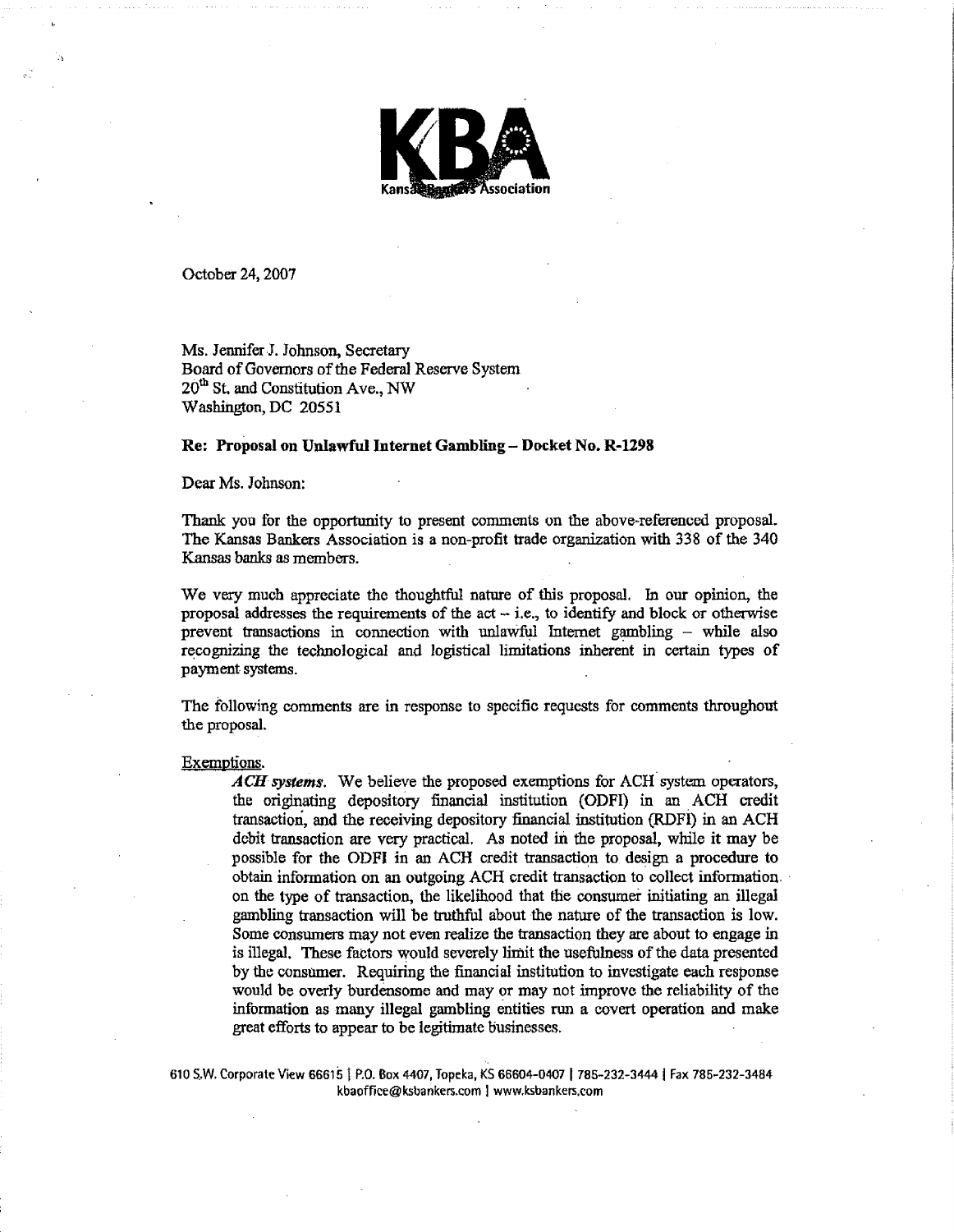Unlawful Internet Gambling Proposal October 24, 2007 Page Two

> *Wire Transfer Systems.* We believe the proposed exemptions for the originator's bank and intermediary banks (other than the bank that sends transfers to a foreign respondent bank) are again, very practical. It is troe that the originating customer in a wire transfer typically has some interaction with the originating institution and procedures could be implemented whereby the originating institution would gather information from the customer at that time, but for the reasons stated above, we believe that information is highly likely to be tainted or inaccurate. To our knowledge, it would not be possible for the originating institution to develop policies or procedures to gather data only from consumer·initiated wire transfers as any system developed would be easily circumvented by a consumer who did not want to be detected.

### Processing of Restricted Transactions Prohibited.

**The "Overblocking" Provision.** We certainly understand the rationale for wanting to assure that lawful transactions are not mistakenly prevented or prohibited. As such, it would be up to the financial institution with the Internet gambling entity as its customer to conduct due diligence to be certain that the entity is conducting and processing lawful gambling transactions. We applaud the proposal's decision to'a1low institutions to decide to completely'avoid processing any gambling transactions and thereby avoid the potential liability presented by this proposal.

# Reasonably Designed Policies and Procedures.

*Due Diligence.* The proposal requests comment on whether the due diligence provisions of the proposed rule should be incorporated into the financial institution's existing account-opening procedures. We believe they could institution's existing account-opening procedures. practically become a part of the account·opening procedures as those procedures involve compliance with other laws relating to the identity of the new account owner and the identification of high-risk entities for. BSA purposes. As for whether the procedures should include periodic confirmation of the nature of the customer's business, we would suggest that the institution be permitted to have a term in the account agreement that would require the customer to notify the financial insitution if and when the nature of the customer's business changes. That would save unnecessary periodic inquiries for those customers whose business does not change.

*Remedial Action.* The proposal requests comment on the appropriateness of the examples given of a participant's responses upon learning that a customer is engaging in restricted transactions. We believe that the examples accomplish the stated goals and are appropriate responses to a discovery that a customer is engaging in restricted transactions. We would offer one additional suggestion, that financial institutions 'be authorized to initiate a freeze of the funds in the account until processing for fines can be implemented.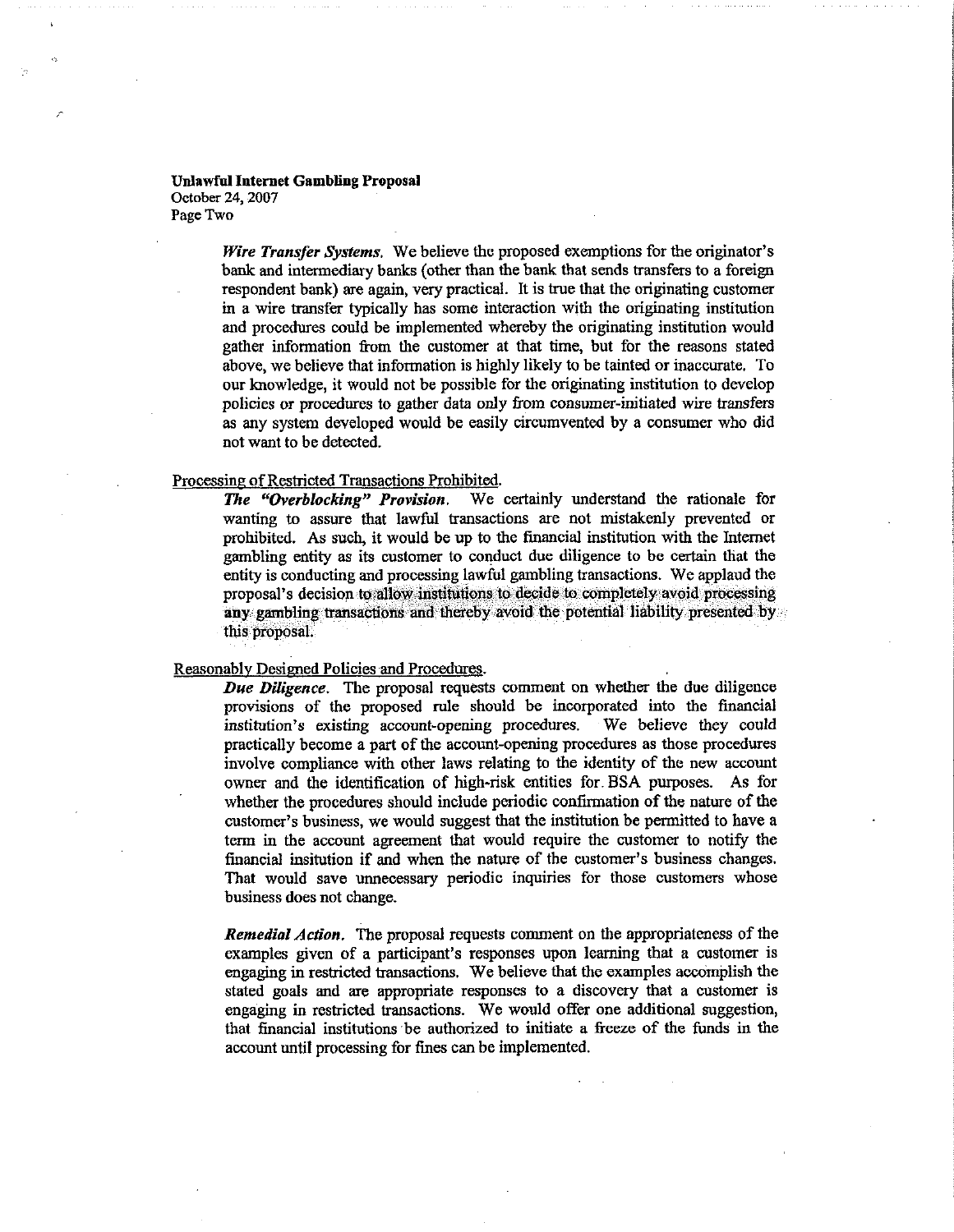Unlawful Internet Gambling Proposal October 24, 2007 Page Three

> *Monitoring.* We agree with the conclusion of the proposed rule that with regard to ACH systems, check collection systems, and wire tranfer systems, there is no capability to monitor payment patterns, unlike what might exist for other types of payment systems. It is clear from the proposal, that should technology develop that would allow such monitoring, the rule could be amended to reflect this.

> *Cross-Border Relationships.* The due diligence and remedial action provisions for cross-border relationships puts a good deal of responsibility on the first participant in the U.s. that receives the incoming transaction directly from a foreigo institution. Procedures are also required for outgoing wire transfers and ACH credit transactions once transfers to a particular foreign bank are determined to be restricted transactions. We believe the proposal is workable and not out of line with regard to the risks imposed in conducting transactions with foreign institutions.

> *List of Unlawful Internet Gambling Businesses.* The proposal suggests that perhaps a list of businesses conducting unlawful intemet gambling could be maintained and that participants would then have an obligation to routinely check the list before opening an account. We believe that while having such a list would make compliance with this proposal much easier, we also believe that maintaining such a list so that the information was up-to-date and accurate would be impossible. There are more entities out there who would want to deceive the gatherer of that information than would gladly give accurate information. Maintaining its accuracy would be more than a full-time job with much time and many hours devoted to investigation of information.

# General Comment.

As we read through the proposal, it occurs to us that there will be many customers who will not qualify as gambling entities. A question we would pose is whether the proposal will speak to the process a financial institution must have in place to demonstrate that it conducted an analysis of their customers to determine whether there was a gambling relationship. Will the institution need to document this for every account or only commercial accounts? Would this monitoring be included with other HRE monitoring under the Bank Secrecy Act?